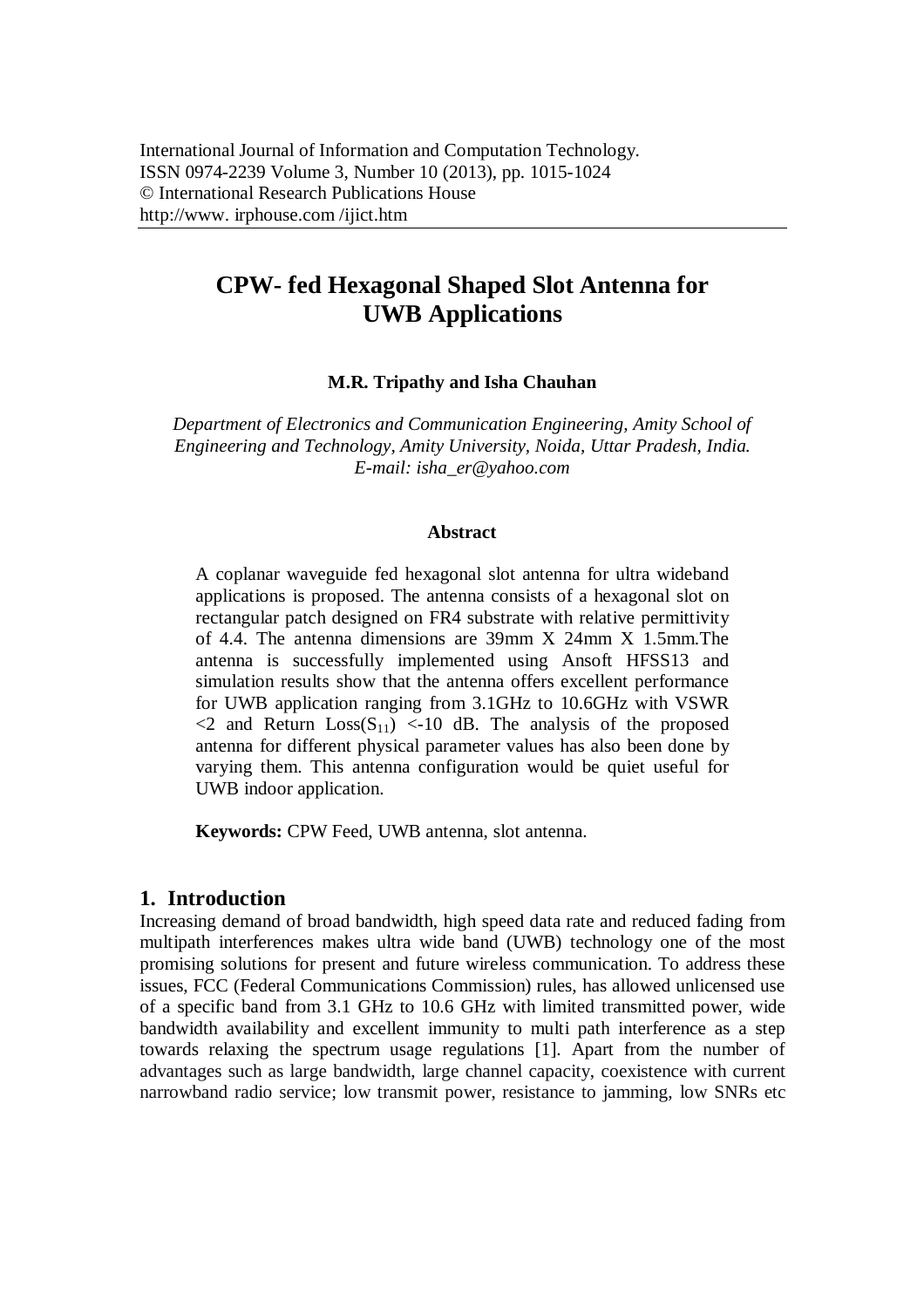there are still some challenges in design of UWB antenna such as impedance matching, type of feed and excitation, compact size, and limitation of short range transmission. There are various antenna configurations such as planar monopoles, slot antennas and dipoles that are earlier suggested for use in wireless applications [2-5]. Among them, planar slot antennas are more promising because of their simple structure, easy to fabricate and wide impedance bandwidth characteristics. Apart from traditional feeding mechanisms such as microstrip line feed, coaxial feed or aperture coupled feed, the CPW (Coplanar waveguide) fed antennas are more advantageous due to salient features like less radiation loss, less dispersion, easy integration with monolithic microwave integrated circuits (MMIC), simple configuration and the ability to effectively control their characteristic impedance [2]. The coplanar waveguide was proposed by C.P. Wen in 1969. It is an alternative to Microstrip and Stripline that place both, the signal and ground currents on the same layer. The conductors formed a center strip separated by a narrow gap from two ground planes on either side. The dimensions of the center strip, the gap, the thickness and permittivity of the dielectric substrate determined the effective dielectric constant, characteristic impedance and the attenuation of the line [5]. Etching the slot and the feed line on the same side of the substrate eliminates the alignment problem needed in other wideband feeding techniques such as aperture coupled and proximity feed. UWB communication demands ultra wide bandwidth which basic patch antennas cannot support. So where cost, size, performances are constraints planar slot antennas are more beneficial compared to microstrip patch antenna.

In this paper, CPW-fed UWB hexagonal shaped slot antenna with geometry is presented. The antenna has simple design due to less number of design parameters compared with the existing wideband antennas in the literature. Details of the antenna design are discussed and simulation results of the proposed antenna are presented and analyzed.

## **2. Antenna Geometry**



**Fig. 1**: Proposed antenna design.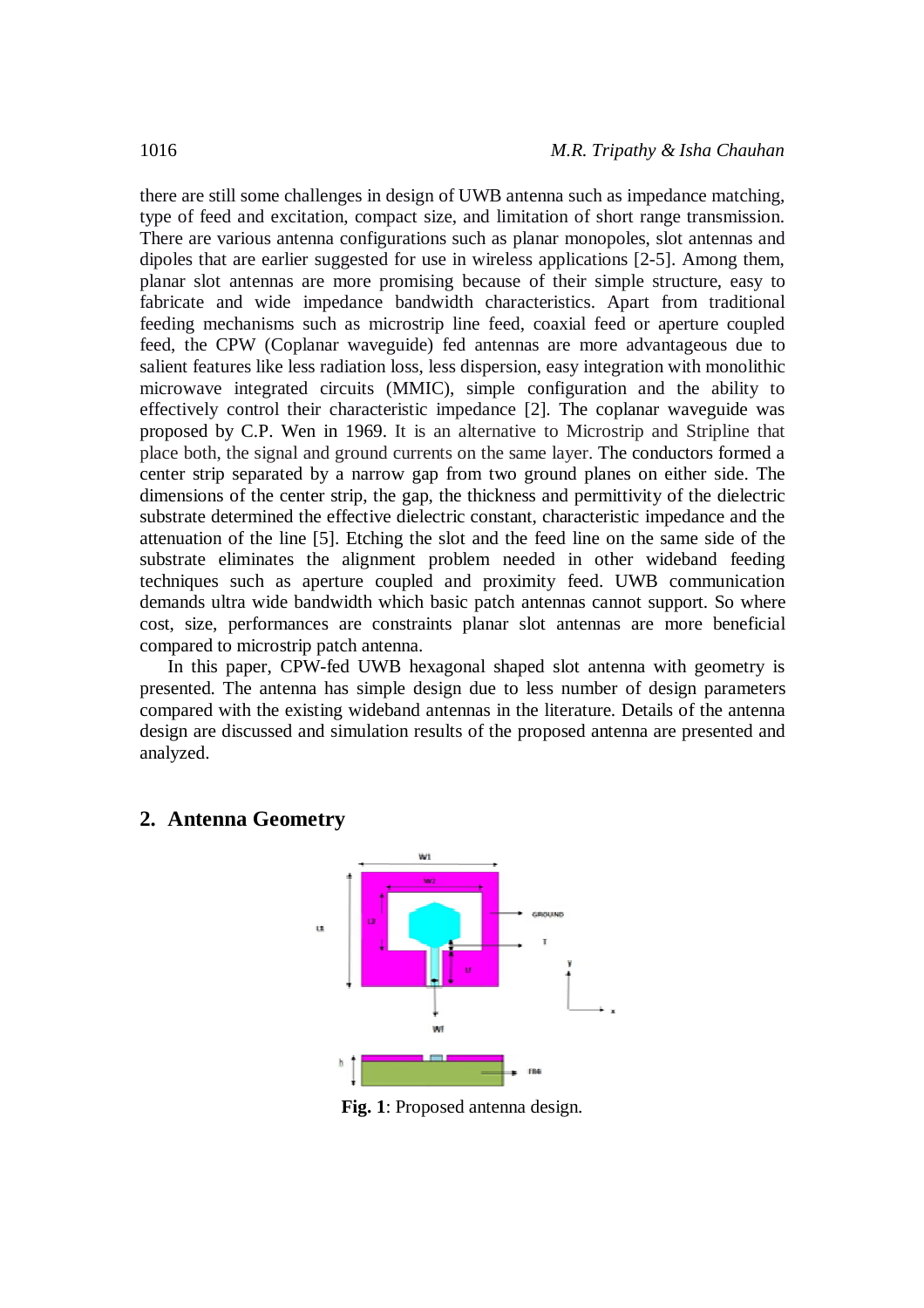The geometry and parameters of the hexagonal slot antenna with a rectangular stub are shown in Fig. 1, where W1 and L1 are the width and length of the ground, W2 and L2 are the width and length of the rectangular slot and  $W<sub>h</sub>$  And  $L<sub>h</sub>$  are the width and length of hexagonal stub and T is the distance between the stub and the CPW feed line. Wf and Lf are the width and length of the feed line. The antenna is supported by a FR4 epoxy dielectric substrate of a height equal to1.5mm and a relative dielectric constant of 4.4. The CPW is designed for a  $50\Omega$  characteristic impedance with feed line width and length equal to 3.6mm and 10 mm, respectively. In order to provide design criteria for this antenna, the effects of different geometrical parameter are analyzed. For the aperture antenna, the rectangle-shaped tuning stub is introduced to enhance the coupling between the slot and the feed line so as to achieve the ultra wideband property of the antenna. The ground has a same size as the substrate and the inner profile of the ground is a rectangular cut. The commercial simulation software Ansoft HFSS 13.0 based on the finite element method (FEM) is employed to perform the design and optimization process.

| <b>Parameter</b> | <b>Description</b>     | Value(mm)      |
|------------------|------------------------|----------------|
| W1               | Width of ground plane  | 34             |
| L1               | Length of ground plane | 29             |
| W2               | Width of slot          | 18             |
| L2               | Length of slot         | 13             |
| Wh               | Width of hexagon       | 9              |
| Lh               | Length of hexagon      | 8.7            |
| Wf               | Width of feedline      | 3.6            |
| Lf               | Length of feedline     | 10             |
| T                | Spacing between ground | $\overline{2}$ |
|                  | plane edge and stub    |                |
| G                | Gap of distance        | 0.4            |
|                  | Height of substrate    | 1.5            |

**Table 1**: Parameter Values of Antenna.

### **3. Simulated Results and Discussions**

To evaluate the performance of the proposed antenna, it is designed and simulated using Ansoft HFSS 13.0 software tool. The analysis of the antenna for different physical parameter values has been done by varying one of them and keeping others as constant. The optimal parameter values of the antenna are listed in the table 1. The simulated return loss & VSWR of the proposed antenna is shown in fig 2 and fig 3.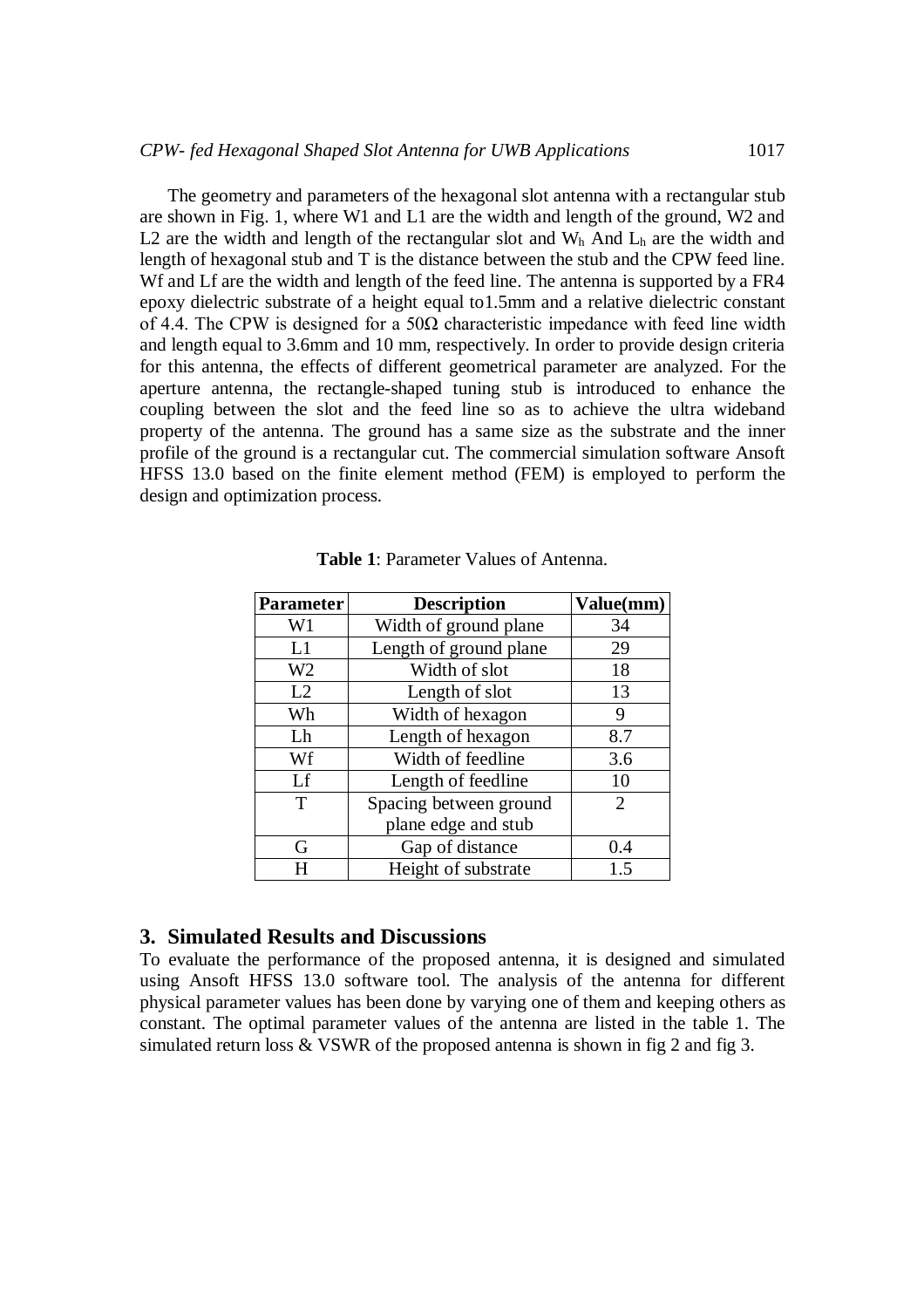

**Fig. 2**: Return loss of proposed antenna.



**Fig. 3**: VSWR of proposed antenna.

From Fig. 2 and Fig. 3 it is seen that the proposed antenna achieves return loss of - 37.18dB and VSWR 1.02 at 10 GHz. The length and width of the rectangular slot has been varied in order to see the effect on the return loss and VSWR of the antenna.

#### **3.1 Effect due to change of parameter W2 (Width of slot)**

The width of the slot was decreased to 16mm and 14mm keeping the length of slot fixed at 13mm. Fig 4and 5 shows the simulated results of return loss and VSWR respectively when W2=16mm. Fig 6 and 7 shows the simulated results of return loss and VSWR respectively when W2=14mm.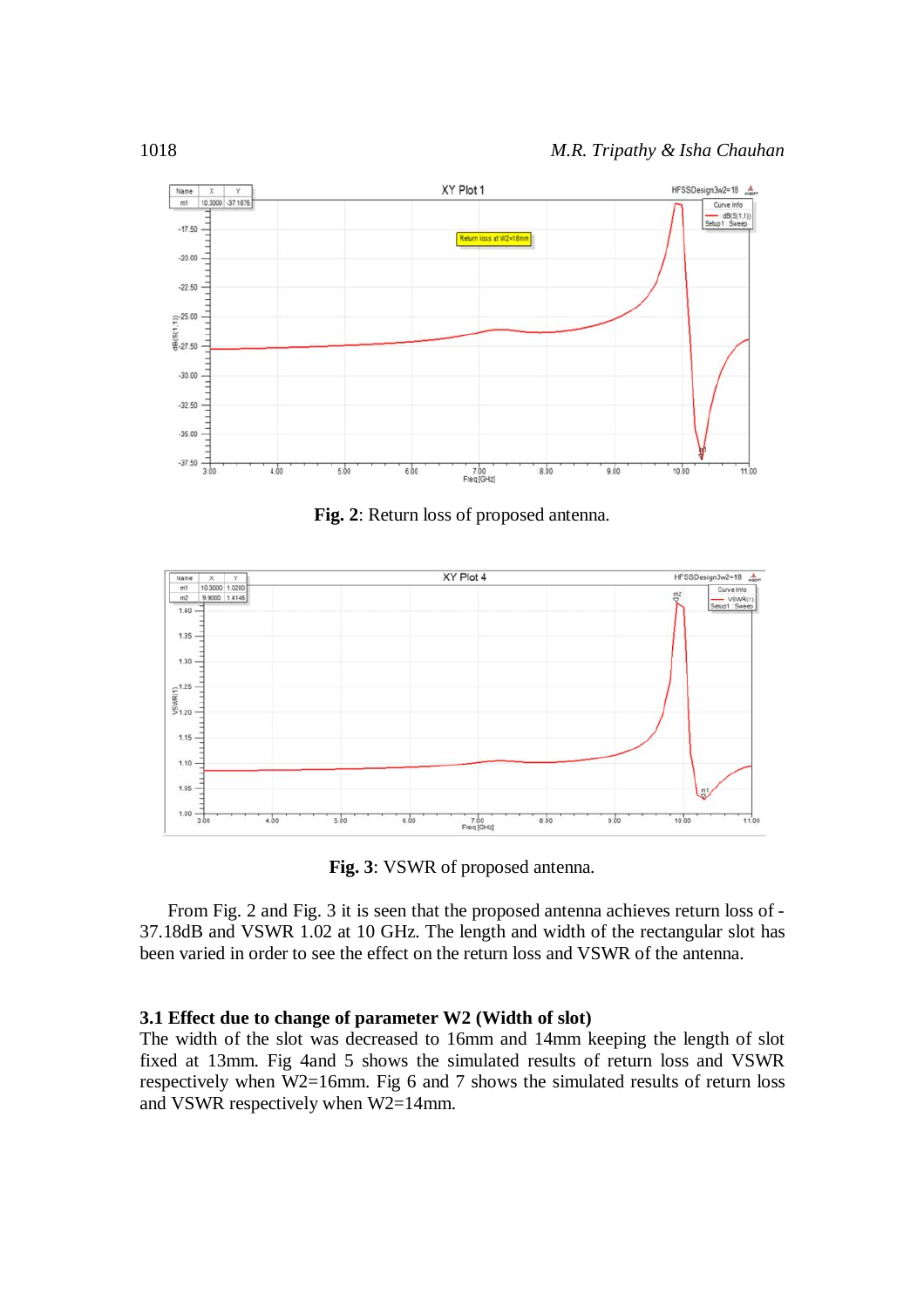





**Fig. 6**: Return loss at  $W2 = 14$ mm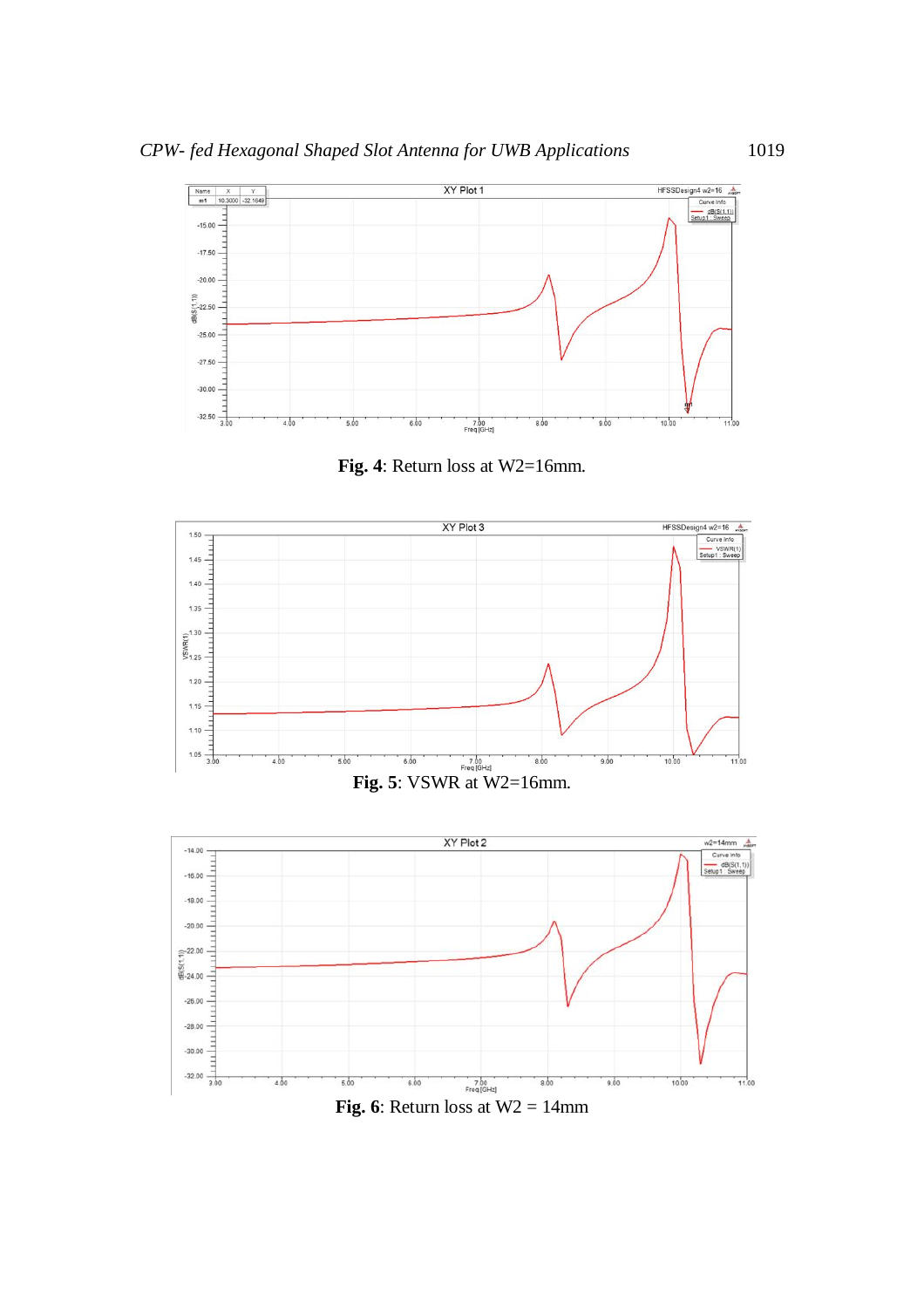

**Fig. 7**: VSWR at  $W2 = 14$ mm.

#### **3.2 Effect due to change in parameter L2 (Length of slot)**

The length of the slot was first decreased to 12mm and then increased to 14mm keeping the width of slot fixed at 18mm. Fig 8and 9 shows the simulated results of return loss and VSWR respectively when L2=12mm. Fig 10 and 11 shows the simulated results of return loss and VSWR respectively when L2=14mm.



**Fig.8**: Return loss at  $L2 = 12$ mm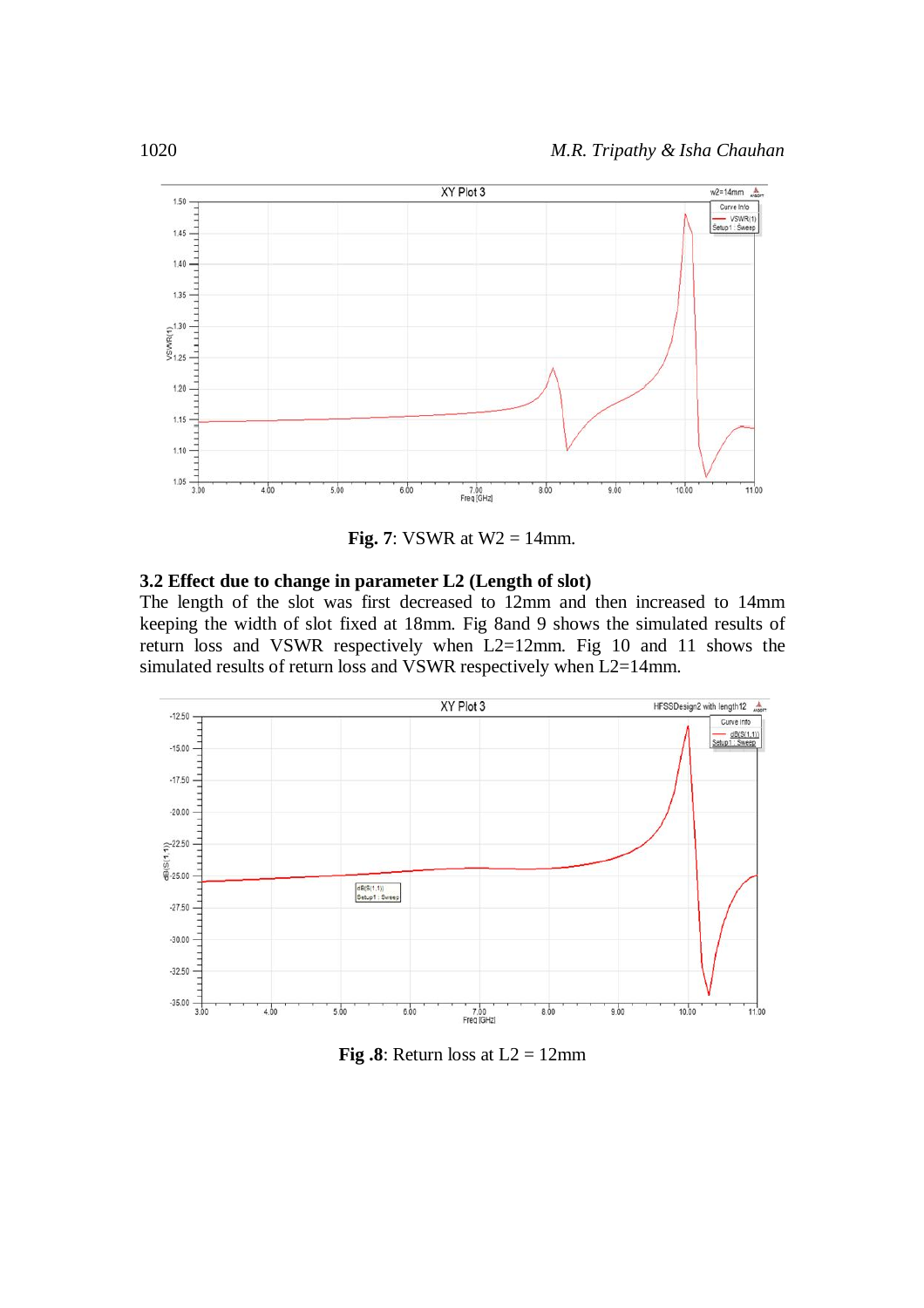

**Fig. 9**: VSWR at  $L2 = 12$ mm.



**Fig. 10**: Return loss at  $L2 = 14$ mm.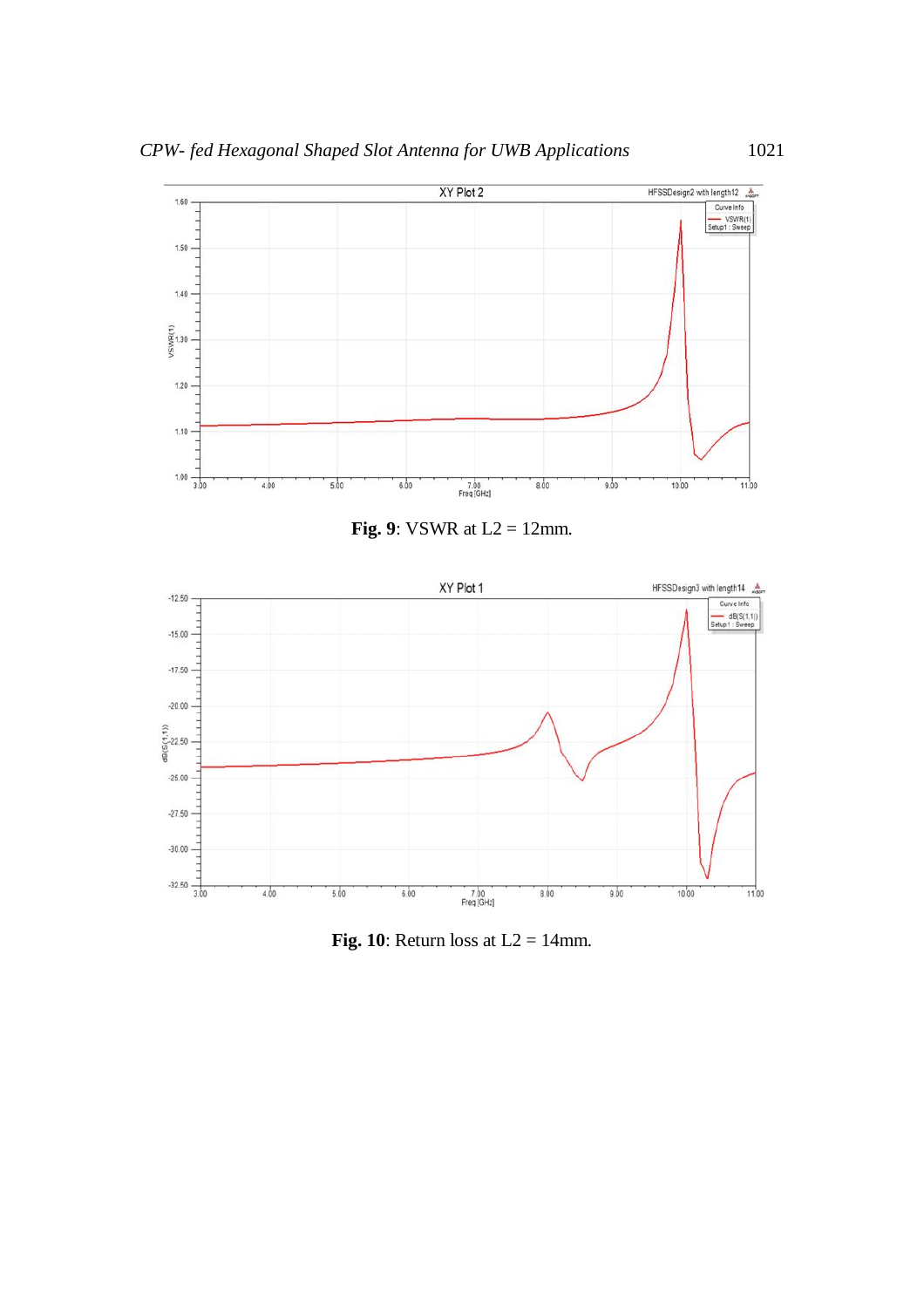

**Comparison results at 10 GHz**

| Width $(W2)$ (mm) | Length $(L2)$ (mm) | Return loss $(S11<-10dB)$ |
|-------------------|--------------------|---------------------------|
|                   |                    | $-37.18$                  |
| <sup>6</sup>      | ۱3                 | $-32.16$                  |
|                   | ۱3                 | $-30.83$                  |
| 18                |                    | $-34.19$                  |
|                   |                    | $-31.97$                  |

Comparing, Fig. 2 and 3 with Fig. 4 to Fig. 11 it has been observed that as width of slot W2 was decreased keeping L2 fixed the return loss has increased from -37.18 dB to -30.83dB at 10 GHz and the VSWR values has remained less than 1.5. In other case when length of slot L2 was decreased to 12mm keeping W2 constant at 18 mm, the return loss increased from -37.18dB to -34.19dB at 10 GHz. It is also seen that when L2 was increased to14 mm, the return loss increased from -34.19 dB to -31.97dB. So, as length and width of slot decreases the return loss decreases accordingly where, VSWR remains less than 1.5 in all cases.

Fig. 12 and 13 show the simulated E and H plane pattern respectively at 10 GHz. The beam width seems to be broad. It can cover wide direction of communication.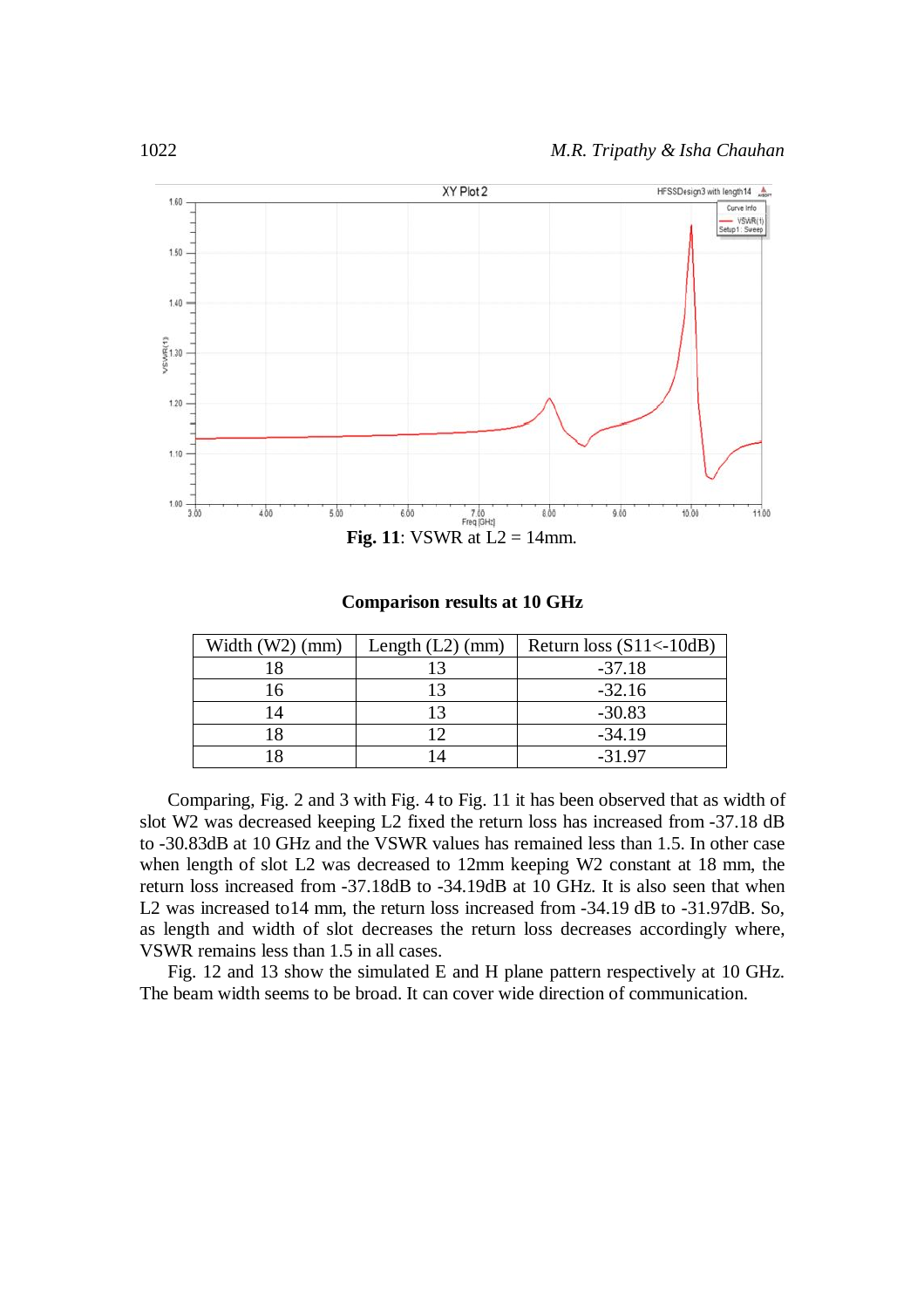



**Fig. 12**: E plane pattern at 10 GHz **Fig. 13**: H plane pattern at 10 GHz

## **4. Conclusion**

A parametric study has been done for rectangle shaped planar slot antenna. The simulation results show that the proposed antenna can offer good performance for UWB application ranging from 3.1GHz to 10.6GHz. Hence this type of antenna is suitable for UWB application. The practical implementation and measurement of this antenna can be carried out in future.

## **References**

- [1] Z. Li, C.-X. Zhang, G.-M. Wang, and W.-R. Su " Design on CPW fed aperture antenna for ultra wideband applications" Progress in Electromagnetics Research C, Vol. 2, 1–6, 2008
- [2] A. A. Eldek, A. Z. Elsherbeni, and C. E. Smith "Rectangular slot antenna with patch stub for ultra wideband applications and phased array systems" Progress In Electromagnetics Research, PIER 53, 227–237, 2005.
- [3] S. Natarajamani, S K Behera, S K Patra and R K Mishra "CPW-fed octagon shape slot antenna for UWB applicaion" international conference on microwaves, antenna, propagation & remote sensing, 2009, Jodhpur.
- [4] H. D. Chen, "Broadband CPW-fed square slot antennas with a widened tuning stub," IEEE Trans. Antennas Propag., Vol. 51,1982–1986, Aug. 2003.
- [5] J. Y. Chiou, J. Y. Sze, and K. L. Wong, "A broad-band CPW fed strip-loaded square slot antenna," IEEE Trans. AntennasPropagation., Vol. 51, 719–721, 2003.